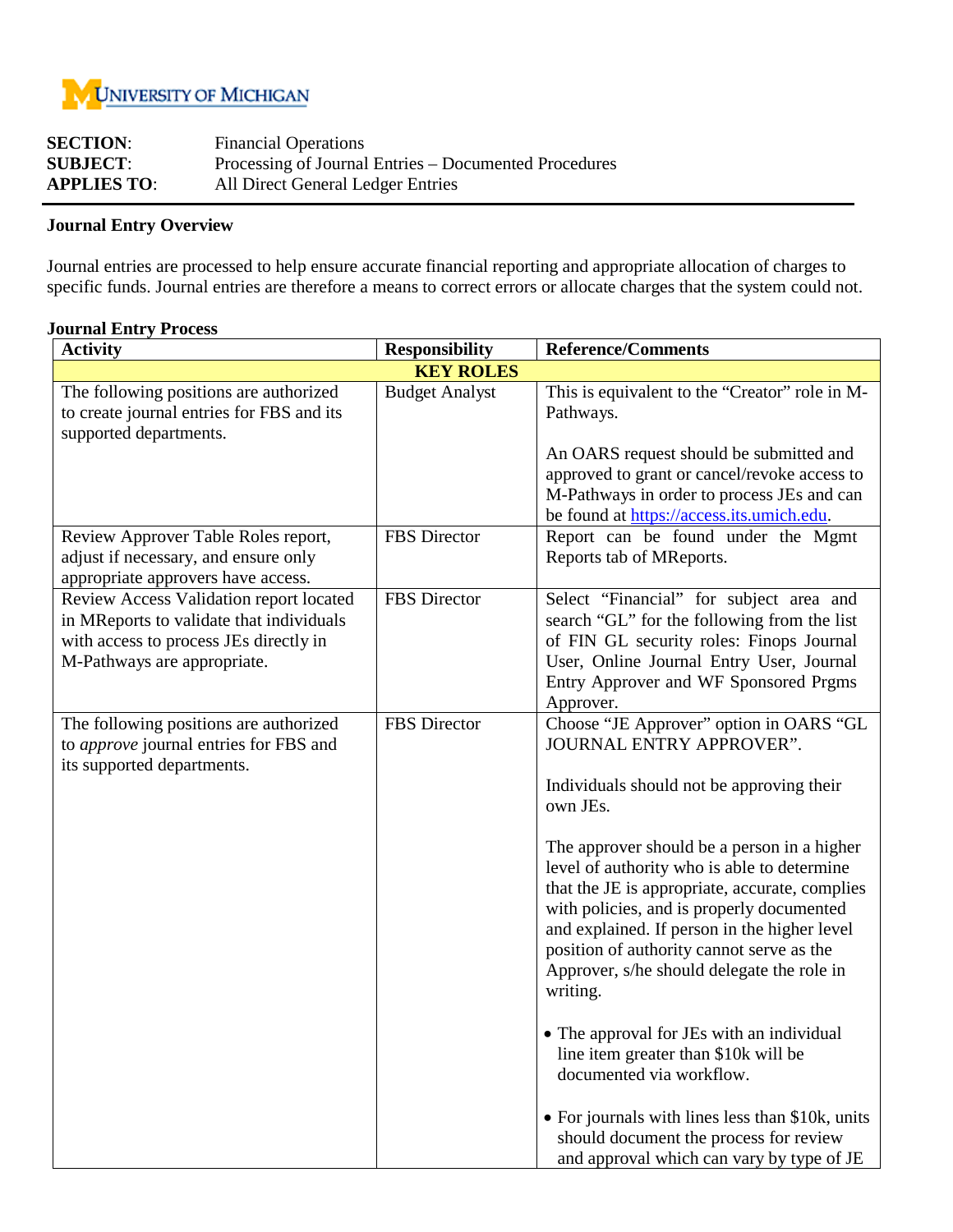

|                                                                                                                                                                                                            |                                          | and may include back-end review.                                                                                                                                                       |
|------------------------------------------------------------------------------------------------------------------------------------------------------------------------------------------------------------|------------------------------------------|----------------------------------------------------------------------------------------------------------------------------------------------------------------------------------------|
|                                                                                                                                                                                                            |                                          | Note: For workflowed JEs greater than \$10k,<br>email notification is sent to requestor once<br>JE posts to the ledger.                                                                |
|                                                                                                                                                                                                            | <b>TRAINING</b>                          |                                                                                                                                                                                        |
| Training must be completed before<br>access is given to enter JEs in M-<br>Pathways.                                                                                                                       | <b>Budget Analyst</b>                    | Approvers are also encouraged to take<br>appropriate training.                                                                                                                         |
|                                                                                                                                                                                                            |                                          | A link to the online training class can be<br>found at: http://www.finops.umich.edu/<br>training.                                                                                      |
|                                                                                                                                                                                                            |                                          | The MyLINC course numbers are GLE102,<br>Working with Journal Entries, and CFE101,<br>Introduction to Chartfields: The Basics.                                                         |
| Monitor activity to ensure all JEs were<br>processed by only properly trained<br>individuals.                                                                                                              | <b>FBS</b> Director                      |                                                                                                                                                                                        |
|                                                                                                                                                                                                            | <b>JUSTIFICATION AND APPROPRIATENESS</b> |                                                                                                                                                                                        |
| Determine justification and<br>appropriateness of processing a JE by<br>deciding if the dollar amount of the JE is<br>worth the time and effort involved (is it<br>cost effective?), or if a JE is in fact | FBS Director,<br><b>Budget Analyst</b>   | A department/unit may make the<br>determination that JEs less than a specified<br>dollar amount are not necessary.                                                                     |
| required (has it already been corrected?).                                                                                                                                                                 |                                          | <b>EXCEPTION: JEs with Sponsored Program</b><br>activity must be done regardless of dollar<br>amount.<br>For more detail, refer to: Error! Hyperlink                                   |
|                                                                                                                                                                                                            |                                          | reference not valid                                                                                                                                                                    |
| Validate that the type of charge under<br>consideration is consistent with the nature<br>of the funding source.                                                                                            | FBS Director,<br><b>Budget Analyst</b>   | See http://www.finops.umich.edu/accounting<br>/c hartfields/fund for a summary of allowable<br>and unallowable funds.                                                                  |
| Validate the JE complies with University<br>Valid Account Guidelines for revenues<br>and expenses and fund type.                                                                                           | FBS Director.<br><b>Budget Analyst</b>   | See the "Transfer Account Instructions and<br>Matrix" file under Quick Links on the<br>Financial Operations homepage for listing of<br>valid transfer account values and instructions. |
|                                                                                                                                                                                                            |                                          | http://www.finance.umich.edu/finops/<br>accounting/journals which provides various<br>information regarding JEs.                                                                       |
|                                                                                                                                                                                                            |                                          | See the "Valid Account List" file under<br>Quick Links on the <b>Financial Operations</b><br>homepage for listing of valid accounts<br>charges and allowability by fund.               |
|                                                                                                                                                                                                            |                                          | See the <b>Journal Entry Training Guide</b> (Page<br>17-20, Appendix B) attachment on the<br>Financial Operations page for expenditure<br>transfer information.                        |
|                                                                                                                                                                                                            |                                          | See http://spg.umich.edu/pdf/500.01.pdf for                                                                                                                                            |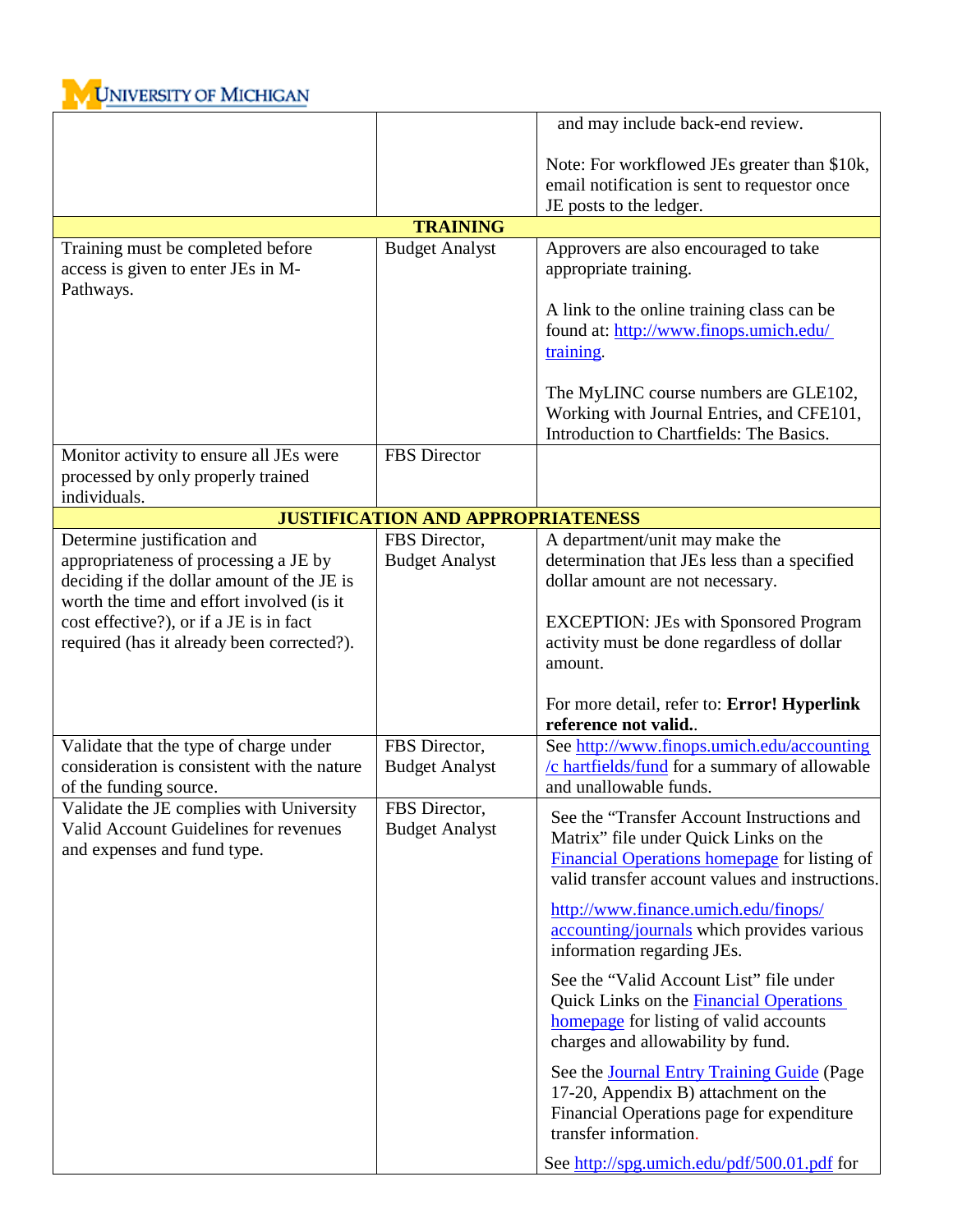

|                                            |                                            | Fiscal Responsibilities SPG.                                             |
|--------------------------------------------|--------------------------------------------|--------------------------------------------------------------------------|
|                                            |                                            | See http://www.finance.umich.edu/programs/                               |
|                                            |                                            | rules for federal Uniform Guidance (formerly                             |
|                                            |                                            | known as A21) Procedures regarding                                       |
|                                            |                                            | restricted expenses on federal projects.                                 |
|                                            | <b>PROCESSING</b>                          |                                                                          |
| Process JE directly into M-Pathways via    | <b>Budget Analyst</b>                      | See http://maislinc.umich.edu/mais/pdf/                                  |
| an upload attachment or direct online data |                                            | GL_JE_J ETemplateUpload_SS.pdf for                                       |
| entry.                                     |                                            | detailed instructions on the upload process.                             |
|                                            |                                            |                                                                          |
|                                            |                                            | See http://maislinc.umich.edu/mais/pdf/                                  |
|                                            |                                            | GL_FR_88_OnlineJECreate_SS.pdf for                                       |
|                                            |                                            | detailed instructions on the online entry                                |
|                                            |                                            | process.                                                                 |
|                                            |                                            | See http://www.finops.umich.edu/accounting                               |
|                                            |                                            | /for ms/uploadtemplate for the latest Journal                            |
|                                            |                                            | Upload Template.                                                         |
| Complete all required fields:              | <b>Budget Analyst</b>                      | Ensure clear, complete, self-explanatory                                 |
|                                            |                                            | descriptions are provided in the header and                              |
| Header description                         |                                            | line description fields, and that other input                            |
| Line descriptions                          |                                            | has been correctly completed, including                                  |
| JE number<br>$\bullet$                     |                                            | amount and chartfield allocation.                                        |
| Chartfield                                 |                                            |                                                                          |
| Approver/Authorizer role                   |                                            | Unique Journal ID numbers are highly                                     |
| Balanced credits and debits.               |                                            | recommended for internal controls and                                    |
|                                            |                                            | system audit trails.                                                     |
|                                            |                                            |                                                                          |
|                                            |                                            | See http://www.finops.umich.edu/                                         |
|                                            |                                            | accounting/journals/support/descriptions for                             |
|                                            |                                            | guidance on completing fields.                                           |
|                                            | <b>SUPPORTING DOCUMENTATION SUBMISSION</b> |                                                                          |
| Determine if supporting documentation is   | <b>Budget Analyst</b>                      | Journal entries affecting a Sponsored                                    |
| required. If required, submit one of       |                                            | Project/Grant (with an initial Fund Code of                              |
| following ways:                            |                                            | 20000 or 25000) require submission of hard-                              |
|                                            |                                            | copy supporting documentation to Sponsored                               |
| <b>Electronic Mail:</b>                    |                                            | Programs by 8:00 AM on the first workday to                              |
| jesupport@umich.edu                        |                                            | be processed in the current month's business.                            |
| <sub>or</sub>                              |                                            |                                                                          |
| accountingcustomerservice@umich.edu        |                                            | Journal entries not affecting a Sponsored                                |
|                                            |                                            | Project/Grant will not require hard-copy                                 |
| Campus Mail:                               |                                            | supporting documentation unless:                                         |
| <b>Journal Support</b>                     |                                            |                                                                          |
| 3003 South State Street                    |                                            | a) Your department's internal controls                                   |
| 3028 Wolverine Tower                       |                                            | require such support, or                                                 |
| Ann Arbor, Michigan 48109-1287             |                                            | b) The journal entry cannot stand on its<br>own/is not self-explanatory. |
|                                            |                                            |                                                                          |
|                                            |                                            | See Journal Authorizer Training Guide (page                              |
|                                            |                                            | 8-9) attachment on the Financial                                         |
|                                            |                                            |                                                                          |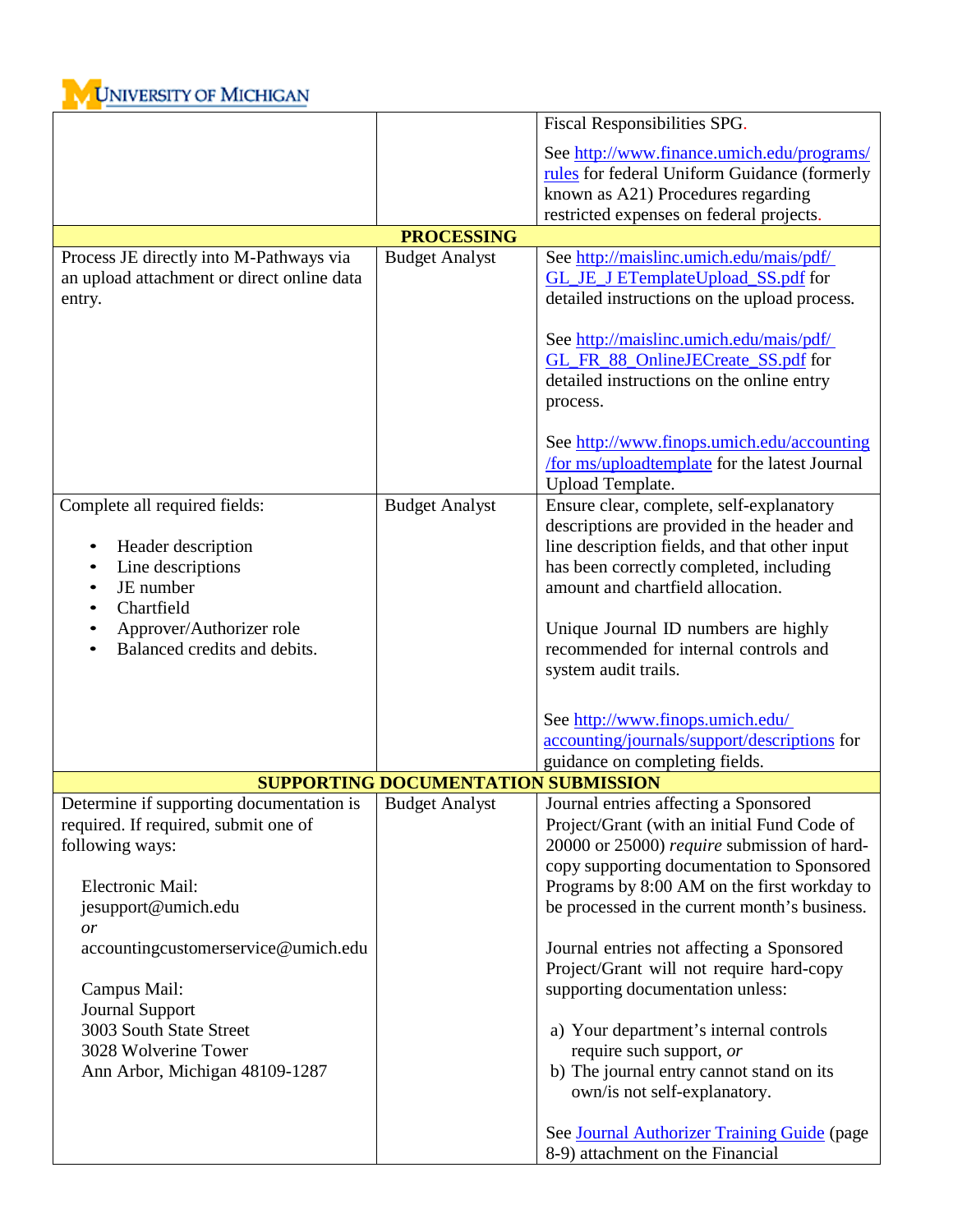

| JE support submission.<br>Supporting documentation received by SSC,<br>Accounting Customer Service, or Sponsored<br>Programs is electronically imaged and<br>retained in WebNow.<br><b>APPROVAL</b><br>Fleming Business Services uses the<br><b>Budget Analyst</b><br>following methodology to submit JEs for<br>review/approval:<br>· Electronic upload<br>Review the JE to confirm that it:<br><b>FBS</b> Director<br>JE should be reviewed and approved by<br>someone who is in a higher level position of<br>authority to confirm that the JE is<br>• is appropriate/necessary.<br>• is accurate.<br>appropriate, accurate, complies with<br>appropriate policies, and is properly<br>• complies with policies.<br>• is properly explained.<br>explained and documented. If person in the<br>• has proper supporting documentation<br>higher level position of authority cannot<br>serve as the Approver, s/he should delegate<br>(if applicable).<br>• has proper chartfields.<br>the role in writing.<br>Any changes are noted on the JE and<br>Individuals should not be approving their<br>own JEs.<br>returned to JE Operator or Author for<br>corrections and resubmission.<br>Authorizer/Approver should also be<br>monitoring activity to ensure all JEs were<br>processed by the proper individuals.<br>FBS Director -<br>Route all JEs containing sponsored<br>Sponsored Programs must approve all JEs<br>activity to Sponsored Programs for final<br>however N/A<br>affecting all sponsored activity, and only do<br>so upon reviewing the appropriate back-up.<br>approval.<br>Sponsored Programs will notify originating<br>unit and provide comments for any changes<br>they make to any JEs.<br>If processing JEs directly into M-<br>FBS Director -<br>Pathways, review JEs in "Pending" status<br>however N/A<br>to monitor if waiting for Sponsored<br>Programs approval.<br><b>JE SUBMISSION/POSTING</b><br>Select the "Post Journal" option in the<br><b>Budget Analyst</b><br>process drop down menu in M-Pathways<br>to post the journal.<br>Perform Edit and Budget checks for<br><b>Contact SSC Accounting Customer Service</b><br><b>Budget Analyst</b><br>chartfields.<br>for assistance in resolving budget errors with<br>non-Sponsored ChartField combinations and |  |  | Operations page for additional guidance on |  |
|-----------------------------------------------------------------------------------------------------------------------------------------------------------------------------------------------------------------------------------------------------------------------------------------------------------------------------------------------------------------------------------------------------------------------------------------------------------------------------------------------------------------------------------------------------------------------------------------------------------------------------------------------------------------------------------------------------------------------------------------------------------------------------------------------------------------------------------------------------------------------------------------------------------------------------------------------------------------------------------------------------------------------------------------------------------------------------------------------------------------------------------------------------------------------------------------------------------------------------------------------------------------------------------------------------------------------------------------------------------------------------------------------------------------------------------------------------------------------------------------------------------------------------------------------------------------------------------------------------------------------------------------------------------------------------------------------------------------------------------------------------------------------------------------------------------------------------------------------------------------------------------------------------------------------------------------------------------------------------------------------------------------------------------------------------------------------------------------------------------------------------------------------------------------------------------------------------------------------------------------------------------------------------------------------------|--|--|--------------------------------------------|--|
|                                                                                                                                                                                                                                                                                                                                                                                                                                                                                                                                                                                                                                                                                                                                                                                                                                                                                                                                                                                                                                                                                                                                                                                                                                                                                                                                                                                                                                                                                                                                                                                                                                                                                                                                                                                                                                                                                                                                                                                                                                                                                                                                                                                                                                                                                                     |  |  |                                            |  |
|                                                                                                                                                                                                                                                                                                                                                                                                                                                                                                                                                                                                                                                                                                                                                                                                                                                                                                                                                                                                                                                                                                                                                                                                                                                                                                                                                                                                                                                                                                                                                                                                                                                                                                                                                                                                                                                                                                                                                                                                                                                                                                                                                                                                                                                                                                     |  |  |                                            |  |
|                                                                                                                                                                                                                                                                                                                                                                                                                                                                                                                                                                                                                                                                                                                                                                                                                                                                                                                                                                                                                                                                                                                                                                                                                                                                                                                                                                                                                                                                                                                                                                                                                                                                                                                                                                                                                                                                                                                                                                                                                                                                                                                                                                                                                                                                                                     |  |  |                                            |  |
|                                                                                                                                                                                                                                                                                                                                                                                                                                                                                                                                                                                                                                                                                                                                                                                                                                                                                                                                                                                                                                                                                                                                                                                                                                                                                                                                                                                                                                                                                                                                                                                                                                                                                                                                                                                                                                                                                                                                                                                                                                                                                                                                                                                                                                                                                                     |  |  |                                            |  |
|                                                                                                                                                                                                                                                                                                                                                                                                                                                                                                                                                                                                                                                                                                                                                                                                                                                                                                                                                                                                                                                                                                                                                                                                                                                                                                                                                                                                                                                                                                                                                                                                                                                                                                                                                                                                                                                                                                                                                                                                                                                                                                                                                                                                                                                                                                     |  |  |                                            |  |
|                                                                                                                                                                                                                                                                                                                                                                                                                                                                                                                                                                                                                                                                                                                                                                                                                                                                                                                                                                                                                                                                                                                                                                                                                                                                                                                                                                                                                                                                                                                                                                                                                                                                                                                                                                                                                                                                                                                                                                                                                                                                                                                                                                                                                                                                                                     |  |  |                                            |  |
|                                                                                                                                                                                                                                                                                                                                                                                                                                                                                                                                                                                                                                                                                                                                                                                                                                                                                                                                                                                                                                                                                                                                                                                                                                                                                                                                                                                                                                                                                                                                                                                                                                                                                                                                                                                                                                                                                                                                                                                                                                                                                                                                                                                                                                                                                                     |  |  |                                            |  |
|                                                                                                                                                                                                                                                                                                                                                                                                                                                                                                                                                                                                                                                                                                                                                                                                                                                                                                                                                                                                                                                                                                                                                                                                                                                                                                                                                                                                                                                                                                                                                                                                                                                                                                                                                                                                                                                                                                                                                                                                                                                                                                                                                                                                                                                                                                     |  |  |                                            |  |
|                                                                                                                                                                                                                                                                                                                                                                                                                                                                                                                                                                                                                                                                                                                                                                                                                                                                                                                                                                                                                                                                                                                                                                                                                                                                                                                                                                                                                                                                                                                                                                                                                                                                                                                                                                                                                                                                                                                                                                                                                                                                                                                                                                                                                                                                                                     |  |  |                                            |  |
|                                                                                                                                                                                                                                                                                                                                                                                                                                                                                                                                                                                                                                                                                                                                                                                                                                                                                                                                                                                                                                                                                                                                                                                                                                                                                                                                                                                                                                                                                                                                                                                                                                                                                                                                                                                                                                                                                                                                                                                                                                                                                                                                                                                                                                                                                                     |  |  |                                            |  |
|                                                                                                                                                                                                                                                                                                                                                                                                                                                                                                                                                                                                                                                                                                                                                                                                                                                                                                                                                                                                                                                                                                                                                                                                                                                                                                                                                                                                                                                                                                                                                                                                                                                                                                                                                                                                                                                                                                                                                                                                                                                                                                                                                                                                                                                                                                     |  |  |                                            |  |
|                                                                                                                                                                                                                                                                                                                                                                                                                                                                                                                                                                                                                                                                                                                                                                                                                                                                                                                                                                                                                                                                                                                                                                                                                                                                                                                                                                                                                                                                                                                                                                                                                                                                                                                                                                                                                                                                                                                                                                                                                                                                                                                                                                                                                                                                                                     |  |  |                                            |  |
|                                                                                                                                                                                                                                                                                                                                                                                                                                                                                                                                                                                                                                                                                                                                                                                                                                                                                                                                                                                                                                                                                                                                                                                                                                                                                                                                                                                                                                                                                                                                                                                                                                                                                                                                                                                                                                                                                                                                                                                                                                                                                                                                                                                                                                                                                                     |  |  |                                            |  |
|                                                                                                                                                                                                                                                                                                                                                                                                                                                                                                                                                                                                                                                                                                                                                                                                                                                                                                                                                                                                                                                                                                                                                                                                                                                                                                                                                                                                                                                                                                                                                                                                                                                                                                                                                                                                                                                                                                                                                                                                                                                                                                                                                                                                                                                                                                     |  |  |                                            |  |
|                                                                                                                                                                                                                                                                                                                                                                                                                                                                                                                                                                                                                                                                                                                                                                                                                                                                                                                                                                                                                                                                                                                                                                                                                                                                                                                                                                                                                                                                                                                                                                                                                                                                                                                                                                                                                                                                                                                                                                                                                                                                                                                                                                                                                                                                                                     |  |  |                                            |  |
|                                                                                                                                                                                                                                                                                                                                                                                                                                                                                                                                                                                                                                                                                                                                                                                                                                                                                                                                                                                                                                                                                                                                                                                                                                                                                                                                                                                                                                                                                                                                                                                                                                                                                                                                                                                                                                                                                                                                                                                                                                                                                                                                                                                                                                                                                                     |  |  |                                            |  |
|                                                                                                                                                                                                                                                                                                                                                                                                                                                                                                                                                                                                                                                                                                                                                                                                                                                                                                                                                                                                                                                                                                                                                                                                                                                                                                                                                                                                                                                                                                                                                                                                                                                                                                                                                                                                                                                                                                                                                                                                                                                                                                                                                                                                                                                                                                     |  |  |                                            |  |
|                                                                                                                                                                                                                                                                                                                                                                                                                                                                                                                                                                                                                                                                                                                                                                                                                                                                                                                                                                                                                                                                                                                                                                                                                                                                                                                                                                                                                                                                                                                                                                                                                                                                                                                                                                                                                                                                                                                                                                                                                                                                                                                                                                                                                                                                                                     |  |  |                                            |  |
|                                                                                                                                                                                                                                                                                                                                                                                                                                                                                                                                                                                                                                                                                                                                                                                                                                                                                                                                                                                                                                                                                                                                                                                                                                                                                                                                                                                                                                                                                                                                                                                                                                                                                                                                                                                                                                                                                                                                                                                                                                                                                                                                                                                                                                                                                                     |  |  |                                            |  |
|                                                                                                                                                                                                                                                                                                                                                                                                                                                                                                                                                                                                                                                                                                                                                                                                                                                                                                                                                                                                                                                                                                                                                                                                                                                                                                                                                                                                                                                                                                                                                                                                                                                                                                                                                                                                                                                                                                                                                                                                                                                                                                                                                                                                                                                                                                     |  |  |                                            |  |
|                                                                                                                                                                                                                                                                                                                                                                                                                                                                                                                                                                                                                                                                                                                                                                                                                                                                                                                                                                                                                                                                                                                                                                                                                                                                                                                                                                                                                                                                                                                                                                                                                                                                                                                                                                                                                                                                                                                                                                                                                                                                                                                                                                                                                                                                                                     |  |  |                                            |  |
|                                                                                                                                                                                                                                                                                                                                                                                                                                                                                                                                                                                                                                                                                                                                                                                                                                                                                                                                                                                                                                                                                                                                                                                                                                                                                                                                                                                                                                                                                                                                                                                                                                                                                                                                                                                                                                                                                                                                                                                                                                                                                                                                                                                                                                                                                                     |  |  |                                            |  |
|                                                                                                                                                                                                                                                                                                                                                                                                                                                                                                                                                                                                                                                                                                                                                                                                                                                                                                                                                                                                                                                                                                                                                                                                                                                                                                                                                                                                                                                                                                                                                                                                                                                                                                                                                                                                                                                                                                                                                                                                                                                                                                                                                                                                                                                                                                     |  |  |                                            |  |
|                                                                                                                                                                                                                                                                                                                                                                                                                                                                                                                                                                                                                                                                                                                                                                                                                                                                                                                                                                                                                                                                                                                                                                                                                                                                                                                                                                                                                                                                                                                                                                                                                                                                                                                                                                                                                                                                                                                                                                                                                                                                                                                                                                                                                                                                                                     |  |  |                                            |  |
|                                                                                                                                                                                                                                                                                                                                                                                                                                                                                                                                                                                                                                                                                                                                                                                                                                                                                                                                                                                                                                                                                                                                                                                                                                                                                                                                                                                                                                                                                                                                                                                                                                                                                                                                                                                                                                                                                                                                                                                                                                                                                                                                                                                                                                                                                                     |  |  |                                            |  |
|                                                                                                                                                                                                                                                                                                                                                                                                                                                                                                                                                                                                                                                                                                                                                                                                                                                                                                                                                                                                                                                                                                                                                                                                                                                                                                                                                                                                                                                                                                                                                                                                                                                                                                                                                                                                                                                                                                                                                                                                                                                                                                                                                                                                                                                                                                     |  |  |                                            |  |
|                                                                                                                                                                                                                                                                                                                                                                                                                                                                                                                                                                                                                                                                                                                                                                                                                                                                                                                                                                                                                                                                                                                                                                                                                                                                                                                                                                                                                                                                                                                                                                                                                                                                                                                                                                                                                                                                                                                                                                                                                                                                                                                                                                                                                                                                                                     |  |  |                                            |  |
|                                                                                                                                                                                                                                                                                                                                                                                                                                                                                                                                                                                                                                                                                                                                                                                                                                                                                                                                                                                                                                                                                                                                                                                                                                                                                                                                                                                                                                                                                                                                                                                                                                                                                                                                                                                                                                                                                                                                                                                                                                                                                                                                                                                                                                                                                                     |  |  |                                            |  |
|                                                                                                                                                                                                                                                                                                                                                                                                                                                                                                                                                                                                                                                                                                                                                                                                                                                                                                                                                                                                                                                                                                                                                                                                                                                                                                                                                                                                                                                                                                                                                                                                                                                                                                                                                                                                                                                                                                                                                                                                                                                                                                                                                                                                                                                                                                     |  |  |                                            |  |
|                                                                                                                                                                                                                                                                                                                                                                                                                                                                                                                                                                                                                                                                                                                                                                                                                                                                                                                                                                                                                                                                                                                                                                                                                                                                                                                                                                                                                                                                                                                                                                                                                                                                                                                                                                                                                                                                                                                                                                                                                                                                                                                                                                                                                                                                                                     |  |  |                                            |  |
|                                                                                                                                                                                                                                                                                                                                                                                                                                                                                                                                                                                                                                                                                                                                                                                                                                                                                                                                                                                                                                                                                                                                                                                                                                                                                                                                                                                                                                                                                                                                                                                                                                                                                                                                                                                                                                                                                                                                                                                                                                                                                                                                                                                                                                                                                                     |  |  |                                            |  |
|                                                                                                                                                                                                                                                                                                                                                                                                                                                                                                                                                                                                                                                                                                                                                                                                                                                                                                                                                                                                                                                                                                                                                                                                                                                                                                                                                                                                                                                                                                                                                                                                                                                                                                                                                                                                                                                                                                                                                                                                                                                                                                                                                                                                                                                                                                     |  |  |                                            |  |
|                                                                                                                                                                                                                                                                                                                                                                                                                                                                                                                                                                                                                                                                                                                                                                                                                                                                                                                                                                                                                                                                                                                                                                                                                                                                                                                                                                                                                                                                                                                                                                                                                                                                                                                                                                                                                                                                                                                                                                                                                                                                                                                                                                                                                                                                                                     |  |  |                                            |  |
|                                                                                                                                                                                                                                                                                                                                                                                                                                                                                                                                                                                                                                                                                                                                                                                                                                                                                                                                                                                                                                                                                                                                                                                                                                                                                                                                                                                                                                                                                                                                                                                                                                                                                                                                                                                                                                                                                                                                                                                                                                                                                                                                                                                                                                                                                                     |  |  |                                            |  |
|                                                                                                                                                                                                                                                                                                                                                                                                                                                                                                                                                                                                                                                                                                                                                                                                                                                                                                                                                                                                                                                                                                                                                                                                                                                                                                                                                                                                                                                                                                                                                                                                                                                                                                                                                                                                                                                                                                                                                                                                                                                                                                                                                                                                                                                                                                     |  |  |                                            |  |
|                                                                                                                                                                                                                                                                                                                                                                                                                                                                                                                                                                                                                                                                                                                                                                                                                                                                                                                                                                                                                                                                                                                                                                                                                                                                                                                                                                                                                                                                                                                                                                                                                                                                                                                                                                                                                                                                                                                                                                                                                                                                                                                                                                                                                                                                                                     |  |  |                                            |  |
|                                                                                                                                                                                                                                                                                                                                                                                                                                                                                                                                                                                                                                                                                                                                                                                                                                                                                                                                                                                                                                                                                                                                                                                                                                                                                                                                                                                                                                                                                                                                                                                                                                                                                                                                                                                                                                                                                                                                                                                                                                                                                                                                                                                                                                                                                                     |  |  |                                            |  |
|                                                                                                                                                                                                                                                                                                                                                                                                                                                                                                                                                                                                                                                                                                                                                                                                                                                                                                                                                                                                                                                                                                                                                                                                                                                                                                                                                                                                                                                                                                                                                                                                                                                                                                                                                                                                                                                                                                                                                                                                                                                                                                                                                                                                                                                                                                     |  |  |                                            |  |
|                                                                                                                                                                                                                                                                                                                                                                                                                                                                                                                                                                                                                                                                                                                                                                                                                                                                                                                                                                                                                                                                                                                                                                                                                                                                                                                                                                                                                                                                                                                                                                                                                                                                                                                                                                                                                                                                                                                                                                                                                                                                                                                                                                                                                                                                                                     |  |  |                                            |  |
|                                                                                                                                                                                                                                                                                                                                                                                                                                                                                                                                                                                                                                                                                                                                                                                                                                                                                                                                                                                                                                                                                                                                                                                                                                                                                                                                                                                                                                                                                                                                                                                                                                                                                                                                                                                                                                                                                                                                                                                                                                                                                                                                                                                                                                                                                                     |  |  |                                            |  |
|                                                                                                                                                                                                                                                                                                                                                                                                                                                                                                                                                                                                                                                                                                                                                                                                                                                                                                                                                                                                                                                                                                                                                                                                                                                                                                                                                                                                                                                                                                                                                                                                                                                                                                                                                                                                                                                                                                                                                                                                                                                                                                                                                                                                                                                                                                     |  |  |                                            |  |
|                                                                                                                                                                                                                                                                                                                                                                                                                                                                                                                                                                                                                                                                                                                                                                                                                                                                                                                                                                                                                                                                                                                                                                                                                                                                                                                                                                                                                                                                                                                                                                                                                                                                                                                                                                                                                                                                                                                                                                                                                                                                                                                                                                                                                                                                                                     |  |  |                                            |  |
|                                                                                                                                                                                                                                                                                                                                                                                                                                                                                                                                                                                                                                                                                                                                                                                                                                                                                                                                                                                                                                                                                                                                                                                                                                                                                                                                                                                                                                                                                                                                                                                                                                                                                                                                                                                                                                                                                                                                                                                                                                                                                                                                                                                                                                                                                                     |  |  |                                            |  |
|                                                                                                                                                                                                                                                                                                                                                                                                                                                                                                                                                                                                                                                                                                                                                                                                                                                                                                                                                                                                                                                                                                                                                                                                                                                                                                                                                                                                                                                                                                                                                                                                                                                                                                                                                                                                                                                                                                                                                                                                                                                                                                                                                                                                                                                                                                     |  |  |                                            |  |
|                                                                                                                                                                                                                                                                                                                                                                                                                                                                                                                                                                                                                                                                                                                                                                                                                                                                                                                                                                                                                                                                                                                                                                                                                                                                                                                                                                                                                                                                                                                                                                                                                                                                                                                                                                                                                                                                                                                                                                                                                                                                                                                                                                                                                                                                                                     |  |  |                                            |  |
|                                                                                                                                                                                                                                                                                                                                                                                                                                                                                                                                                                                                                                                                                                                                                                                                                                                                                                                                                                                                                                                                                                                                                                                                                                                                                                                                                                                                                                                                                                                                                                                                                                                                                                                                                                                                                                                                                                                                                                                                                                                                                                                                                                                                                                                                                                     |  |  |                                            |  |
|                                                                                                                                                                                                                                                                                                                                                                                                                                                                                                                                                                                                                                                                                                                                                                                                                                                                                                                                                                                                                                                                                                                                                                                                                                                                                                                                                                                                                                                                                                                                                                                                                                                                                                                                                                                                                                                                                                                                                                                                                                                                                                                                                                                                                                                                                                     |  |  | the Sponsored Programs Customer Service    |  |
| Coordinator for Sponsored ChartField                                                                                                                                                                                                                                                                                                                                                                                                                                                                                                                                                                                                                                                                                                                                                                                                                                                                                                                                                                                                                                                                                                                                                                                                                                                                                                                                                                                                                                                                                                                                                                                                                                                                                                                                                                                                                                                                                                                                                                                                                                                                                                                                                                                                                                                                |  |  |                                            |  |
| combinations.                                                                                                                                                                                                                                                                                                                                                                                                                                                                                                                                                                                                                                                                                                                                                                                                                                                                                                                                                                                                                                                                                                                                                                                                                                                                                                                                                                                                                                                                                                                                                                                                                                                                                                                                                                                                                                                                                                                                                                                                                                                                                                                                                                                                                                                                                       |  |  |                                            |  |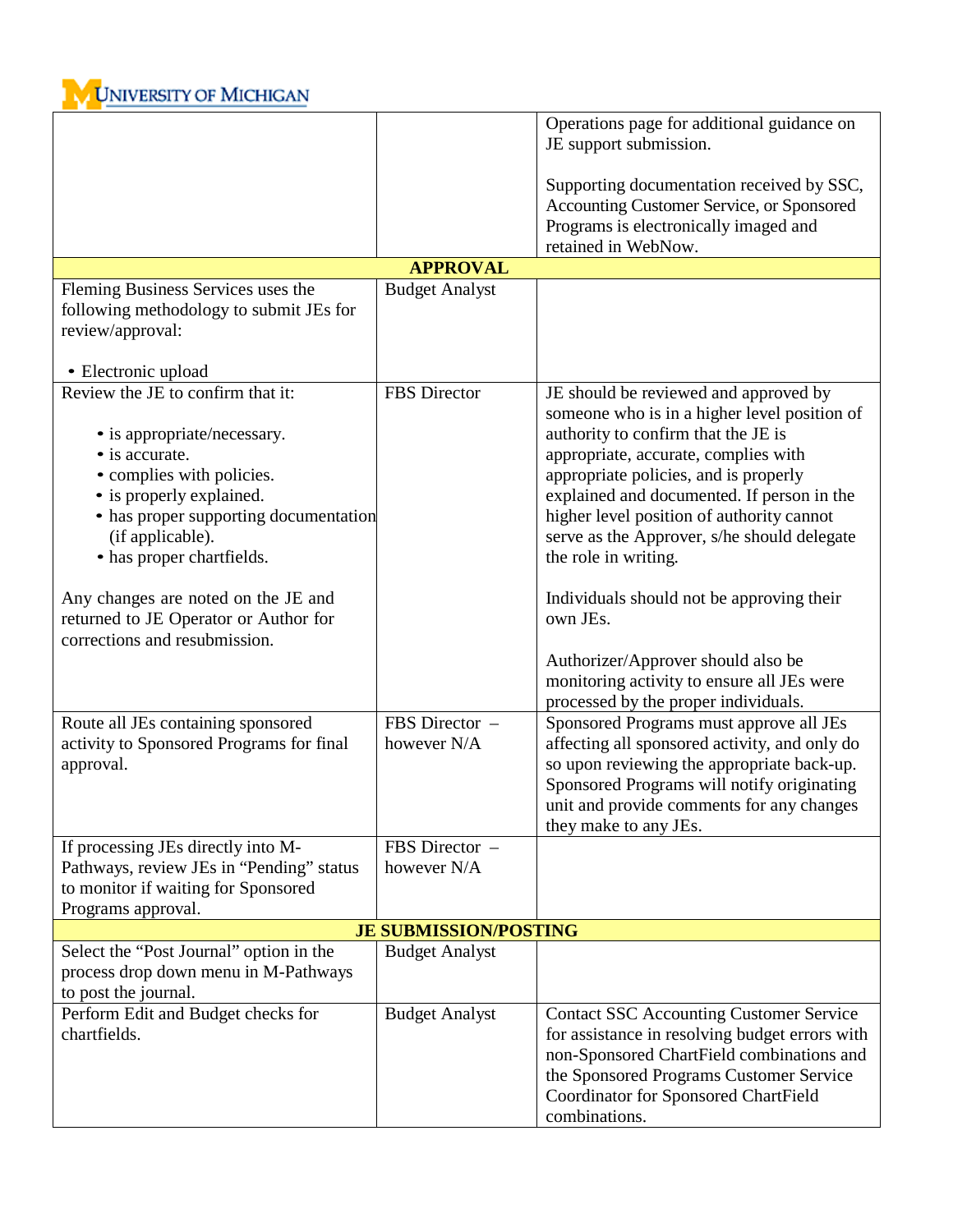

| <b>SOA RECONCILIATION</b>                                                     |                       |                                              |  |
|-------------------------------------------------------------------------------|-----------------------|----------------------------------------------|--|
| Ensure JEs are appropriate, complete and                                      | <b>Budget Analyst</b> | Person performing reconciliation should not  |  |
| accurate by reconciling JE activity on                                        |                       | be the person who is approving JEs           |  |
| Statement of Activity. Maintain proper                                        |                       |                                              |  |
| evidence of reconciliation.                                                   |                       |                                              |  |
|                                                                               | <b>MONITORING</b>     |                                              |  |
| On a periodic basis, use the standard JE                                      | FBS Director,         | Reports can be found in Business Objects at: |  |
| reports provided in Business Objects to                                       | <b>Budget Analyst</b> | User-Shared > Financial Operations > JE      |  |
| monitor the following:                                                        |                       | <b>Review Resources</b>                      |  |
|                                                                               |                       | The title of the reports are:                |  |
| • Number of JEs being processed.<br>• Individual(s) processing/approving JEs. |                       |                                              |  |
| • JEs by source/department ID.                                                |                       | • Count by Authorizer                        |  |
| • Dollar amounts of JEs.                                                      |                       | • Count by Department Group                  |  |
| • Accounts used.                                                              |                       | • Count by Department ID                     |  |
|                                                                               |                       | • Count by Operator                          |  |
|                                                                               |                       | • Count by Source                            |  |
|                                                                               |                       | • Journal Entry Data                         |  |

## **Other related information:**

Key Contacts:

- Sponsored Programs Customer Service Staff: 734-647-1946
- SSC Contact Center: 734-615-2000 (Prompt #3 & Prompt #4)

Related Standard Practice Guides:

• SPG 500.01 Fiscal [Responsibilities](http://spg.umich.edu/pdf/500.01.pdf)

## **Record of Revisions:**

| Date of Issue | <b>Description of Change</b>                                                                                   | Page(s)<br><b>Affected</b> | <b>Approved By</b> |
|---------------|----------------------------------------------------------------------------------------------------------------|----------------------------|--------------------|
| 10/30/2008    | Original template created                                                                                      | All                        | Carmen Rodriguez   |
| 5/15/2009     | Corrected links                                                                                                | All                        |                    |
| 10/7/2009     | Updates for FY2010 Certification (most changes<br>were due to the elimination of paper JEs)                    | All                        |                    |
| 1/27/2011     | 1 change due to relocation of BO reports                                                                       | 6                          |                    |
| 11/9/2011     | Updates for FY2012 including sponsored deadline,<br>approval process for sponsored JEs, and corrected<br>links | $3 - 5$                    |                    |
| 11/5/2012     | Minor updates for FY2013 (note about Access<br>Validation report and corrected FinOps homepage<br>links)       | 1 & 3                      |                    |
| 12/19/13      | <b>Updates to Contact Information</b>                                                                          | $\overline{6}$             |                    |
| 5/11/15       | Updates for SSC implementation                                                                                 | All                        |                    |
| 11/2016       | Updated links, contact info, and various clarification<br>language was added                                   | $1-5$                      |                    |
| 09/2017       | Updated entire document to match FY18 template                                                                 | All                        |                    |